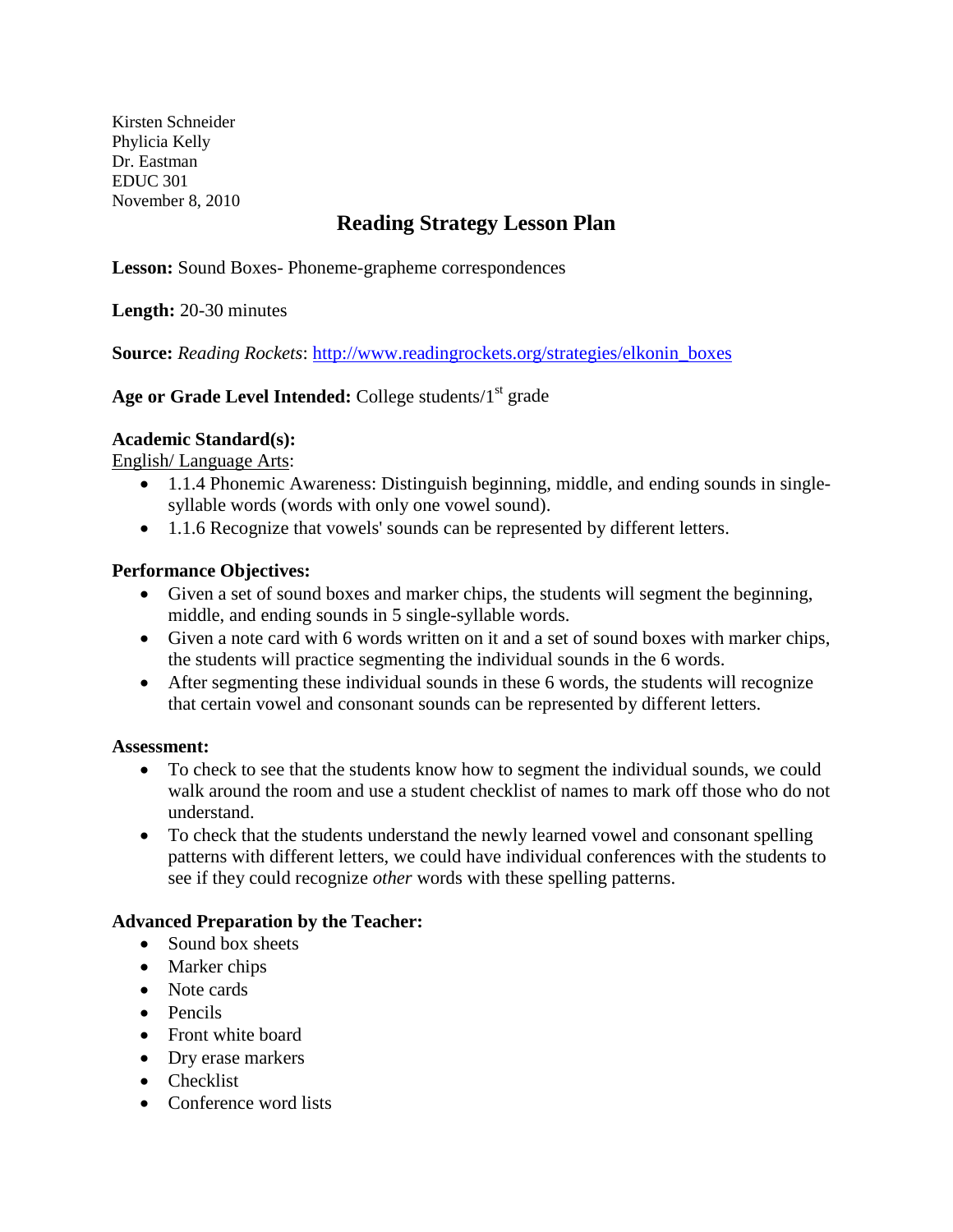## **Procedure:**

#### **Introduction/Motivation:**

Explain sound boxes (elkonin boxes) to the class. Sound boxes can be used in the lower elementary grades to help students recognize the individual sounds that they hear and which letters correlate with that specific sound. This helps students to develop their reading abilities because it is important to learn sound-symbol correspondences in order to be able to recognize *new* words. Ask the class, "How would you segment the individual sounds in the word *night*?" Listen for answers. **(Bloom: Knowledge; Gardner: Verbal/Linguistic)** Answer: /n/ /igh/ /t/. Tell the class that typically when a student is asked to write the letters that correspond with these sounds, they would write it this way:  $/n/ i/ /t/$ . We use the sound boxes to make sure that they are hearing the individual sounds in a word. Then, once they recognize the sounds, we need to teach them the letters that go with those sounds. For this word, we would teach them the *igh* spelling pattern that correlates with the long /i/ sound in the word *night*. Then, when they read new words, such as *high, flight,* and *sight*, they will be able to recognize that newly learned spelling pattern that connects with that individual sound.

## **Theory: To help students build phonemic awareness (hearing the individual sounds in words), which will in turn help to develop reading abilities.**

## **Step-by-Step Plan:**

- 1. Tell the students that we are going to practice how to use sound boxes with them. Hand out the sheet of sound boxes and marker chips.
- 2. Explain directions: After I say the word out loud, I want you to repeat it out loud. Then, as a group, we will segment the word into its individual sounds by moving a marker chip into a box each time we hear a new sound.
- 3. Tell the students that their word is *hat*. Repeat the word out loud. The students say the word *hat*. **(Bloom: Knowledge; Gardner: Verbal/Linguistic, Visual/Spatial)**
- 4. Now, tell the students to move the marker chips as they say the sounds out loud. **(Bloom: Knowledge; Gardner: Visual/Spatial, Bodily Kinesthetic)** The students should segment the word like this: /h/ /a/ /t/.
- 5. Ask the students, "How many sounds are in this word?" Listen for answers. **(Bloom: Knowledge; Gardner: Visual/Spatial, Verbal/Linguistic)** Answer: 3 sounds.
- 6. Ask the students, "What letters would you write in each box for each of these 3 sounds?" Listen for answers. **(Bloom: Knowledge; Gardner: Verbal/Linguistic)** Answer: h a t.
- 7. Tell our class, a teacher could use this as a teachable moment depending on the answers you receive. If the student is not able to say/write the correct letters that correspond with these sounds, they still need help in learning the sounds of the alphabet.
- 8. Now, give the students another word. Tell them that their new word is *sheep*. Repeat the word out loud. The students should say the word *sheep.* **(Bloom: Knowledge; Gardner: Verbal/Linguistic, Visual/Spatial)**
- 9. Now, tell the students to move their marker chips as they say the sounds out loud. **(Bloom: Knowledge; Gardner: Bodily Kinesthetic, Visual/Spatial)** The students should segment the word like this: /sh/ /ee/ /p/.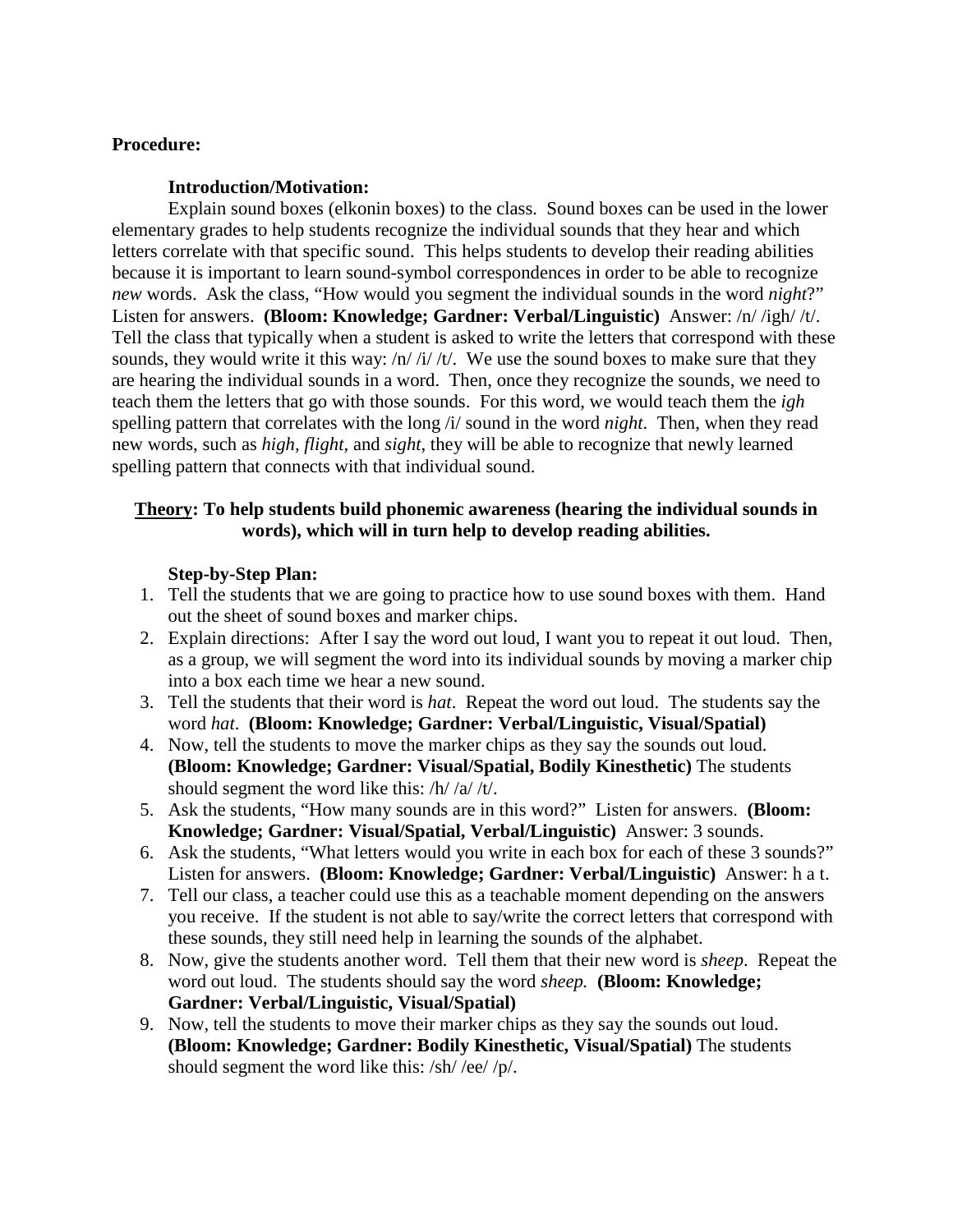- 10. Ask the students, "How many sounds are in this word?" Listen for answers. **(Bloom: Knowledge; Gardner: Verbal/Linguistic, Visual/Spatial)** Answer: 3 sounds
- 11. Ask the students, "What letters would you write in each box for each of these 3 sounds?" Remind the students that they are acting as 1<sup>st</sup> graders. Listen for answers. **(Bloom: Knowledge; Gardner: Verbal/Linguistic)** Answer: *sh ee p*, but assuming that these students are younger, they would probably say *s e p*.
- 12. Tell our class, this is where the teachable moment comes in: Explain to your  $1<sup>st</sup>$  graders the 2 spelling patterns that are used in this word. *Sh* makes the /sh/ sound in the word *sheep*, and the double *ee* makes a long *e* sound in the word. If you teach this consonant digraph and/or the long vowel rule, the students will be able to read *more* words that follow these rules. Sound boxes are a great tool to use because they first focus on the individual sounds, and then there is also enough space to write the corresponding letters so that the students have a visual of how it works.
- 13. Now it is time for the college students to practice. Tell everyone to split into partners. Explain that they are going to practice on their own (one student will act as the teacher and one student will act as the child).
- 14. Pass out an index card with 6 words on it. Tell the teacher in the group to read the words out loud (do not show the student the cards). Tell them to remind their student to repeat the word out loud; then, have the student use the marker chips to segment the words; finally, have the student write the correct sounds in the correct boxes. (Draw more sound boxes if needed.)
- 15. Tell our class that they need to point out what they would *teach* the students if they were really working on segmenting these words. Example: For the word *broom,* one would teach the double *oo* or the *br* blend.
- 16. Then, tell the groups to switch roles so that both partners can practice being the teacher and the student.
- 17. Walk around the room to make sure that everyone understands their task.

# **Overview: We use two examples that our class will get to practice using sound boxes to see how they work.**

## **Closure:**

After everyone has had time to practice, bring the class back together to discuss. Review how to segment each of the words: *March, read, wish, made, broom, led*. Explain the teachable moments, such as the *ch* and *ar* in *March.* Ask the students, "What problems did you have with this activity?" Listen for answers. **(Bloom: Evaluation; Gardner: Verbal/Linguistic)** Ask the students, "What went well with this activity?" Listen for answers. **(Bloom: Evaluation;**  Gardner: Verbal/Linguistic) Ask the class if they have any questions about how to use Sound Boxes in a classroom.

## **Enrichments/Adaptations:**

**Girl with ADHD:** When it is time to hand out papers, I will let the girl distribute them to the class. Before moving on with the second part of the lesson, I would allow this student a chance to get up and walk to get a drink so that she can move around for a bit.